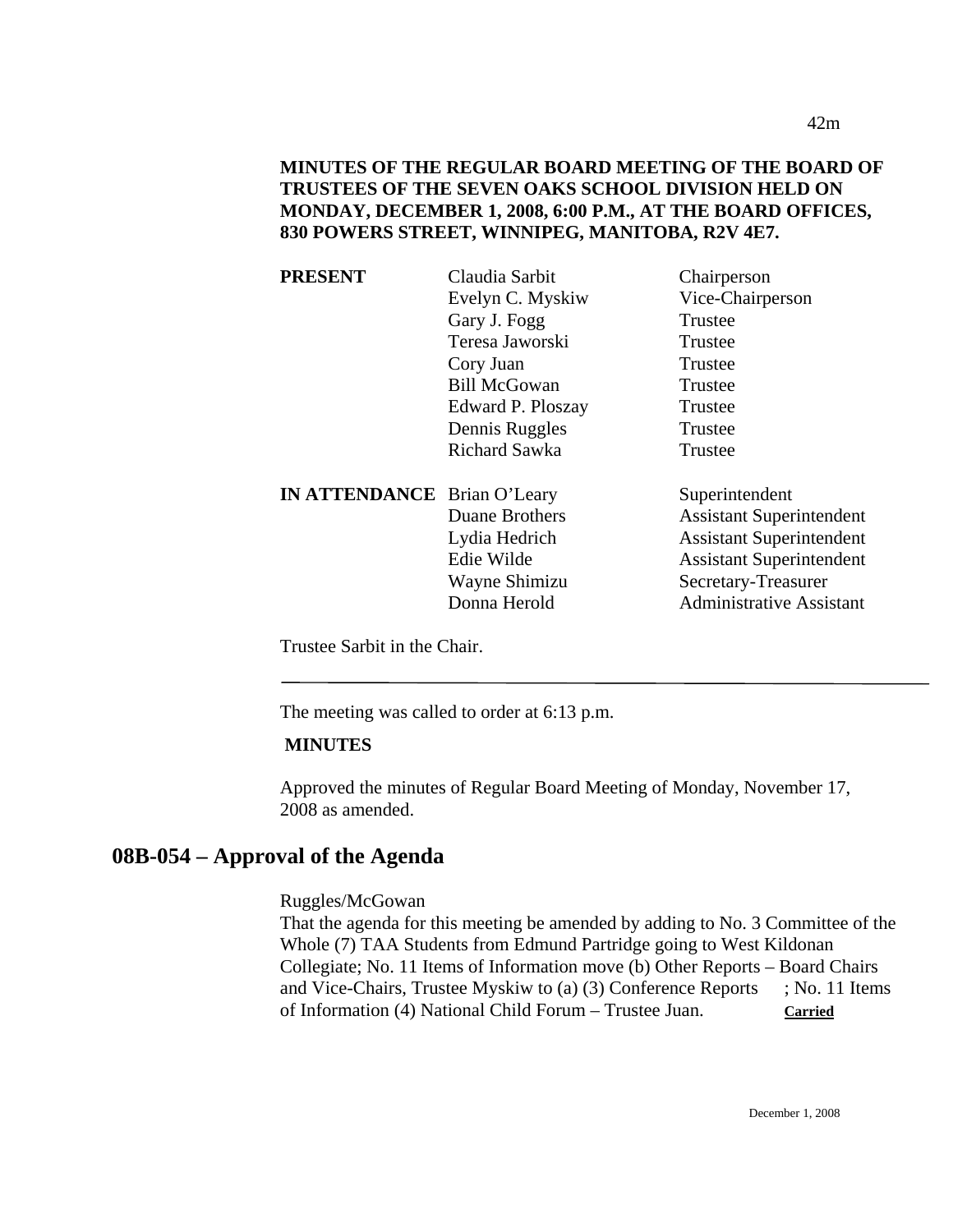### **COMMITTEE OF THE WHOLE**

# **08B-055 – Moved into Committee of the Whole at 6:19 p.m.**

Fogg/Sawka That the Board move into Committee of the Whole. **Carried**

Trustee Myskiw in the Chair.

### **OFFICERS' REPORT**

There were no reports.

### **SUPERINTENDENTS' PERSONNEL REPORT**

### **08B-056 – Superintendents' Personnel Report**

Sawka/McGowan That the Superintendents' Personnel Report be ratified. **Carried**

# TEACHER APPOINTMENTS

The following were appointed to Limited Teacher-General (term) contracts:

Richard Ford (1.00), effective November 24, 2008 (indefinite) Erin LaFoy (1.00), effective October 1, 2008 (indefinite) Matthew Melnyk (1.00), effective November 24, 2008 (indefinite)

### SUBSTITUTE TEACHER APPOINTMENTS

The following were appointed to Substitute Teacher contracts effective the 2008-2009 school year:

Melanie Austin Maria Manacsa Barbara Quinlan-Haynes

### CUSTODIAN RESIGNATION

Fania Gershkovich gave notice of intent to resign from her custodian position effective November 30, 2008.

#### BUS DRIVER RETIREMENT

43m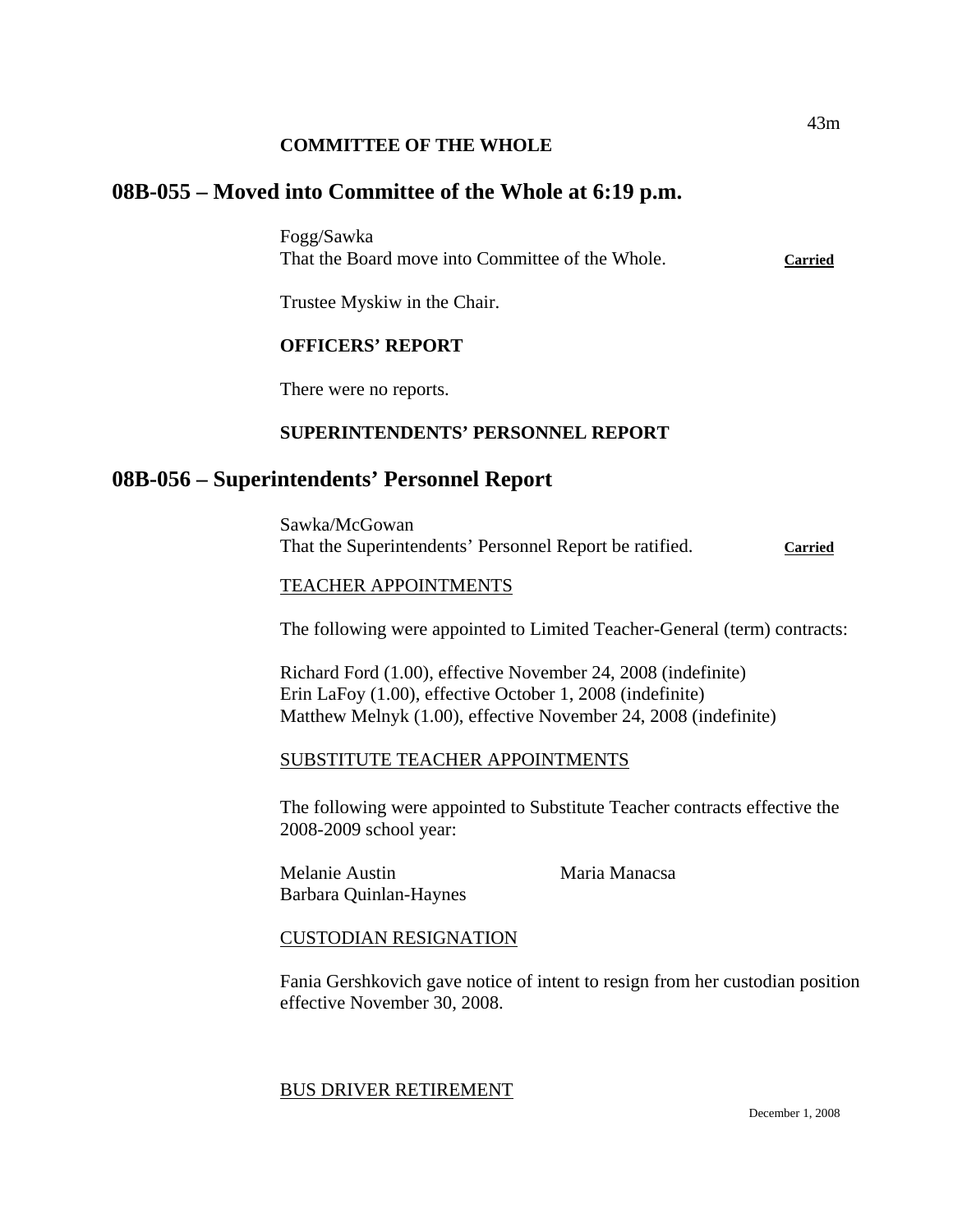Marie Barry gave notice of intent to retire from her bus driver position effective November 10, 2008.

#### CUSTODIAN RETIREMENT

Eileen Milum gave notice of intent to retire from her custodian position effective December 31, 2008.

The following matters were received as information:

- − Personnel Matters.
- − Cooperation with the Winnipeg School Division Board.
- − Administrators' P.D. Conference Overview.
- − Engaged Learner Conference Overview.
- − What Did You Do In School Today (WDYDIST) Conference Overview.
- − Bright Futures Program Update.
- − Sunny Mountain Daycare Proposal.
- − Field Trips.
- − Island Lake Tribal Council Proposal.

Trustee Sarbit in the Chair.

# **08B-057 – Dawn Wilson, Julie DePaula, Maples Collegiate, Co-Chairs, Manitoba Student Leadership Conference**

Jaworski/Sawka That the request from Maples Collegiate to host the Manitoba Student Leadership Conference, September 10 to 12, 2009 be approved. **Carried** 

### **08B-058 – Manitoba High Schools Athletic Association – Trustee Summit**

Ruggles/Juan That the Division register a team consisting of two trustees and the Superintendent to attend the Manitoba High Schools Athletic Association Trustee Summit on Thursday, February 12, 2009. **Carried**

# **08B-059 – Agreement with Number Ten Architectural Group**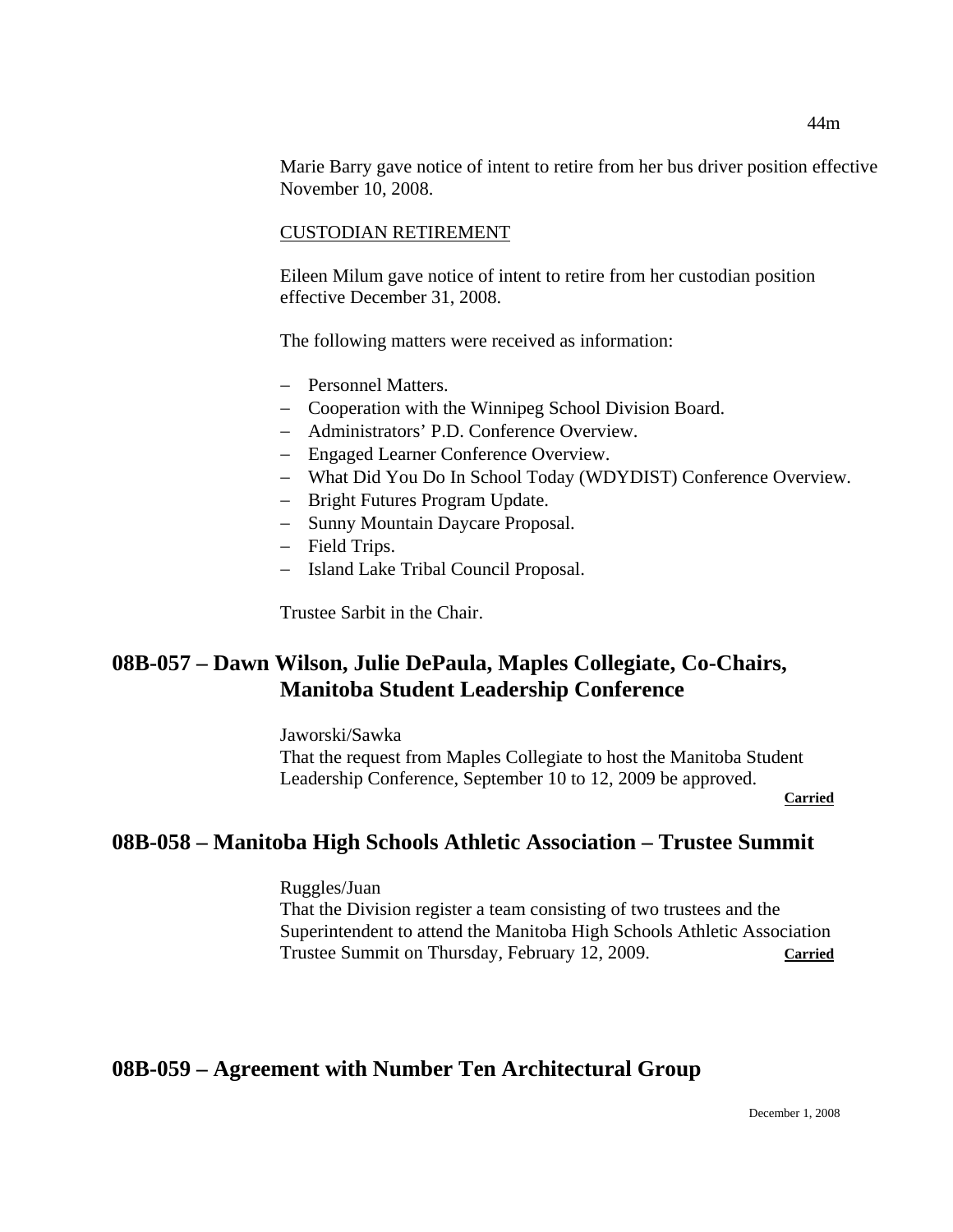Juan/Ruggles That the Board sign the Agreement with Number Ten Architectural Group for the Edmund Partridge Community School renovation and addition. **Carried**

# **08B-060 – Agreement with Number Ten Architectural Group**

Myskiw/Jaworski That the Board sign the Agreement with Number Ten Architectural Group for the Garden City Collegiate West elevator and grooming room. **Carried**

# **08B-061 – Agreement with Number Ten Architectural Group**

### Ploszay/Fogg

That the Board sign the Agreement with Number Ten Architectural Group for the Edmund Partridge Community School grooming room. **Carried**

# **08B-062 – Agreement with Number Ten Architectural Group**

Jaworski/Juan That the Board sign the Agreement with Number Ten Architectural Group for the Garden City Collegiate new addition and renovation. **Carried**

# **08B-063 – By-Law No. 5-2008**

McGowan/Myskiw

That By-Law No. 5-2008 for the purpose of door openers and grooming room-Constable Edward Finney (\$243,600.00), roof replacement-West St. Paul (\$196,900.00), Centennial Wing demolition-West Kildonan Collegiate (\$280,000.00), replace steam heating system-Garden City Collegiate (\$442,400.00), addition and renovation-West Kildonan Collegiate (\$42,200.00), replacement school-Riverbend (\$2,148,100.00), roof replacement and roof structure upgrade-Garden City Collegiate (\$982,500.00) be given first reading.

# **08B-064 – Consent Agenda**

Ruggles/Ploszay That the Consent Agenda be approved. **Carried**

# **CONSENT AGENDA**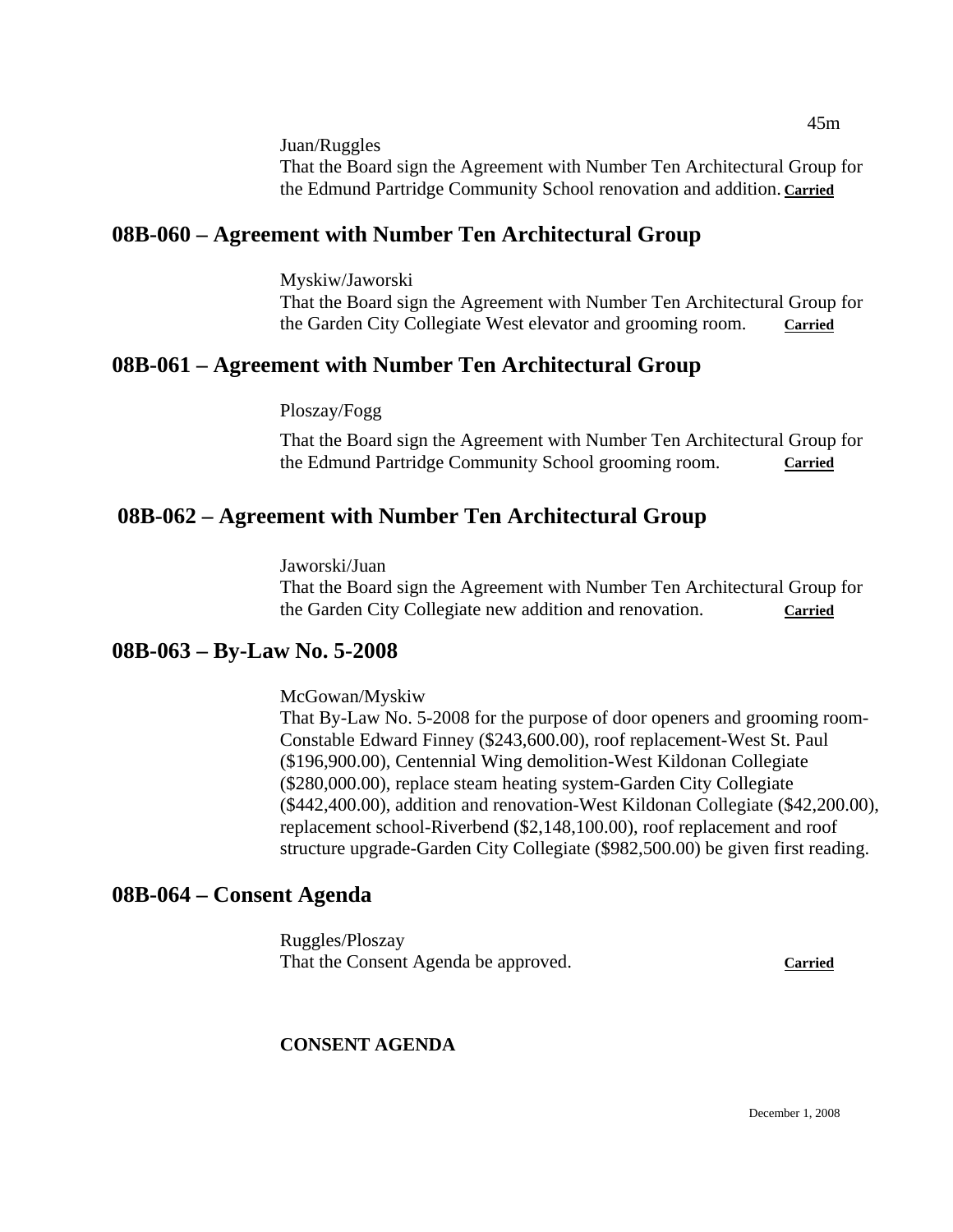#### Appin Associates Invoice No. B5316.485.077

That Invoice No. B5316.485.077 for the Margaret Park School Condenser Replacement in the amount of \$75.29 be paid to Appin Associates.

#### National Refrigeration Heating Ltd. Invoice No. 16346

That Invoice No. 16346 for the Garden City Collegiate East steam heating system replacement in the amount of \$206,681.99 be paid to National Refrigeration Heating Ltd.

#### Statutory Holdback on National Refrigeration Heating Ltd. Invoice No. 16346

That 7 1/2% Statutory Holdback on Invoice No. 16346 for the Garden City Collegiate East steam heating system replacement in the amount of \$14,962.50 be paid to the Seven Oaks School Division/National Refrigeration Account.

#### Norwin Roofing Ltd. Invoice No. 13520

That Invoice No. 13520 for the West St. Paul School roof in the amount of \$35,855.29 be paid to Norwin Roofing Ltd.

#### Statutory Holdback on Norwin Roofing Ltd. Invoice No. 13520

That 7 1/2% Statutory Holdback on Invoice No. 13520 for the West St. Paul School roof in the amount of \$2,699.25 be paid to the Seven Oaks School Division/Norwin Roofing Ltd. Account.

#### Norwin Roofing Ltd. Invoice No. 13539

That Invoice No. 13539 for the West St. Paul School roof in the amount of \$4,856.25 paid to Norwin Roofing Ltd.

#### Statutory Holdback on Norwin Roofing Ltd. Invoice No. 13539

That 7 1/2% Statutory Holdback on Invoice No. 13539 for the West St. Paul School roof in the amount of \$375.00 be paid to the Seven Oaks School Division/Norwin Roofing Ltd. Account.

#### Number Ten Architectural Group Invoice No. 6304

That Invoice No. 6304 for the Garden City Collegiate link in the amount of \$6,596.74 be paid to Number Ten Architectural Group.

#### **CONSENT AGENDA**

Paragon Industries Ltd. Certificate of Payment No. 4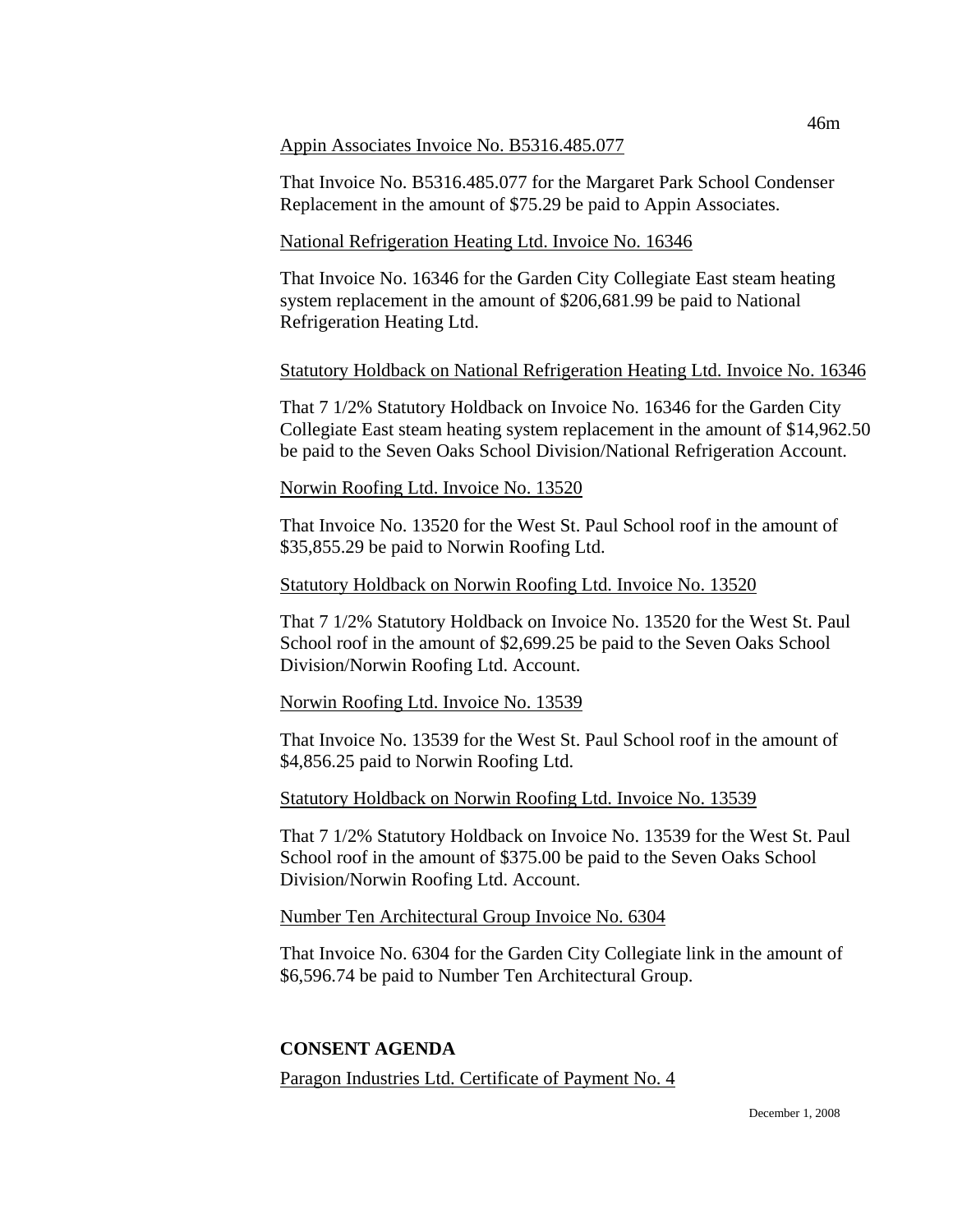That Certificate of Payment No. 4 for the Centennial School demolition in the amount of \$9,712.50 be paid to Paragon Industries Ltd.

#### Statutory Holdback on Paragon Industries Ltd. Certificate of Payment No. 4

That 7 1/2% Statutory Holdback on Certificate of Payment No. 4 for the Centennial School demolition in the amount of \$750.00 be paid to the Seven Oaks School Division/Paragon Industries Ltd. Account.

#### Stantec Consulting Invoice No. 338913

That Invoice No. 338913 for the relocation of the Centennial School portable to Leila North School in the amount of \$4,410.00 be paid to Stantec Consulting.

#### Westland Construction Ltd. Certificate of Payment No. 3

That Certificate of Payment No. 3 for the Garden City Collegiate link and renovation in the amount of \$549,528.85 be paid to Westland Construction Ltd.

Statutory Holdback on Westland Construction Ltd. Certificate of Payment No. 3

That 7 1/2% Statutory Holdback on Certificate of Payment No. 3 for the Garden City Collegiate link and renovation in the amount of \$42,434.66 be paid to the Seven Oaks School Division/Westland Construction Ltd. Account.

#### Wheat City Roofing Ltd. Invoice No. 4419

That Invoice No. 4419 for the Garden City Collegiate West high roof replacement in the amount of \$9,533.69 be paid to Wheat City Roofing Ltd.

Statutory Holdback on Wheat City Roofing Ltd. Invoice No. 4419

That 7 1/2% Statutory Holdback on Invoice No 4419 for the Garden City Collegiate West high roof replacement in the amount of \$736.19 be paid to the Seven Oaks School Division/Wheat City Roofing Ltd. Account.

#### Wheat City Roofing Ltd. Invoice No. 4420

That Invoice No. 4420 for the Garden City Collegiate West high roof replacement in the amount of \$971.25 be paid to Wheat City Roofing Ltd.

#### **CONSENT AGENDA**

Statutory Holdback on Wheat City Roofing Invoice No. 4420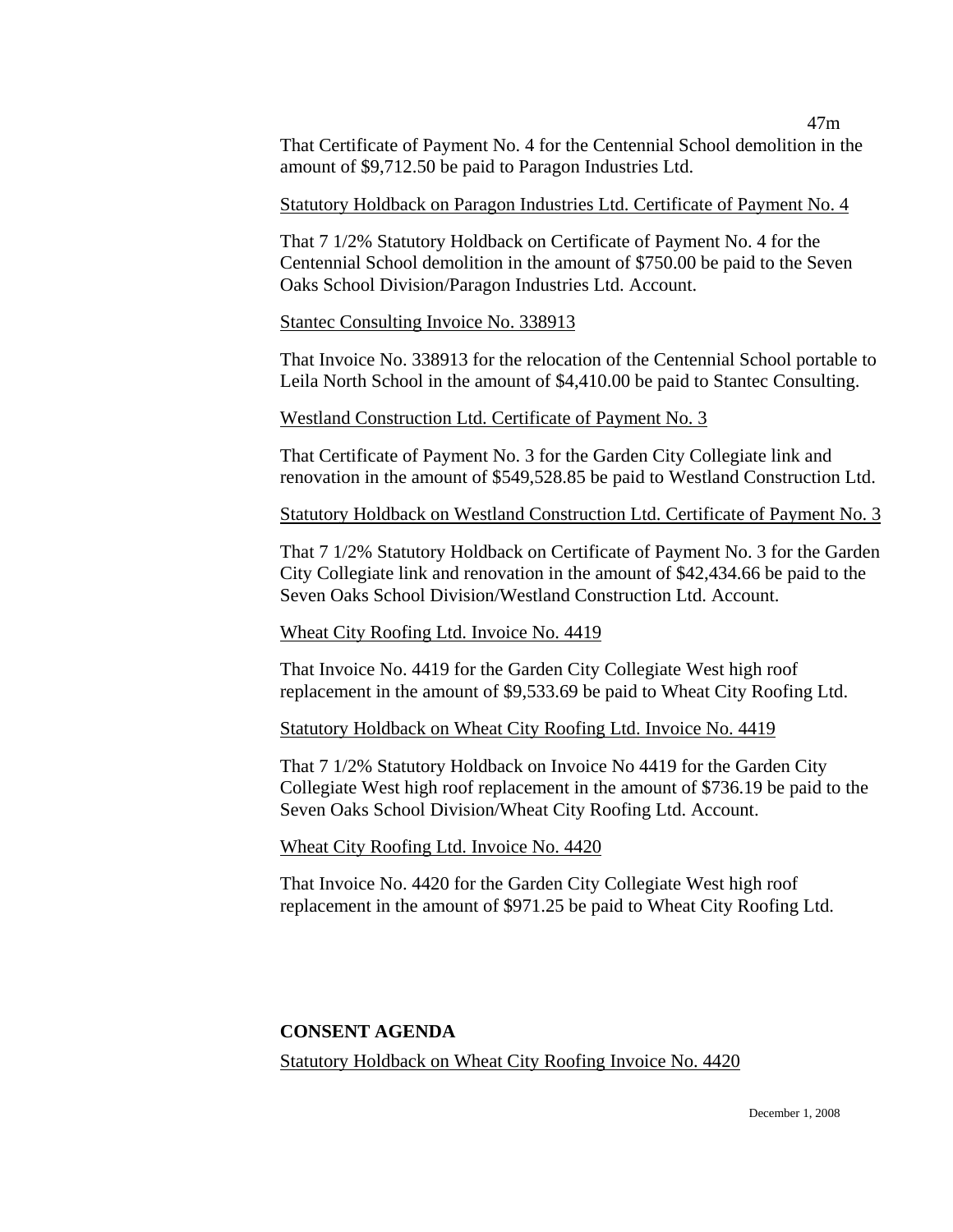That 7 1/2% Statutory Holdback on Invoice No. 4420 for the Garden City Collegiate West high roof replacement in the amount of \$75.00 be paid to the Seven Oaks School Division/Wheat City Roofing Ltd. Account.

# **08B-065 – Policy DJEJ – Payment Procedures**

Ploszay/Juan That Policy DJEJ - Payment Procedures be approved for deletion from the Policy Manual.

Policy DJEJ will be replaced by Policy DK - Payment of Accounts.

# **08B-066 – Policy DK-JHB – Student Activities Fund Management**

Ploszay/Jaworski

That Policy DK-JBH Student Activities Fund Management be approved for deletion from the Policy Manual.

This policy has been separated into two separate policies, School Fundraising Activities would become Policy DKA and the Annual Review of School Funds would become Policy DIA. Policy DKA has been held for more discussion. Policy DIA follows below with a recommendation for inclusion to the Policy Manual.

# **08B-067 – Policy DIA – Annual Review of School Funds**

Ploszay/Juan That Policy DIA - Annual Review of School Funds be approved for inclusion in the Policy Manual.

This policy replaces the Annual Review of School Fund Account Systems portion of the existing Policy JHB-DK.

# **08B-068 – Policy DK- Payment of Accounts**

Ploszay/Jaworski That Policy DK be approved for inclusion in the Policy Manual.

This policy replaces the existing Policy DJEJ. **ITEMS OF INFORMATION** 

### **CONFERENCE REPORTS**

48m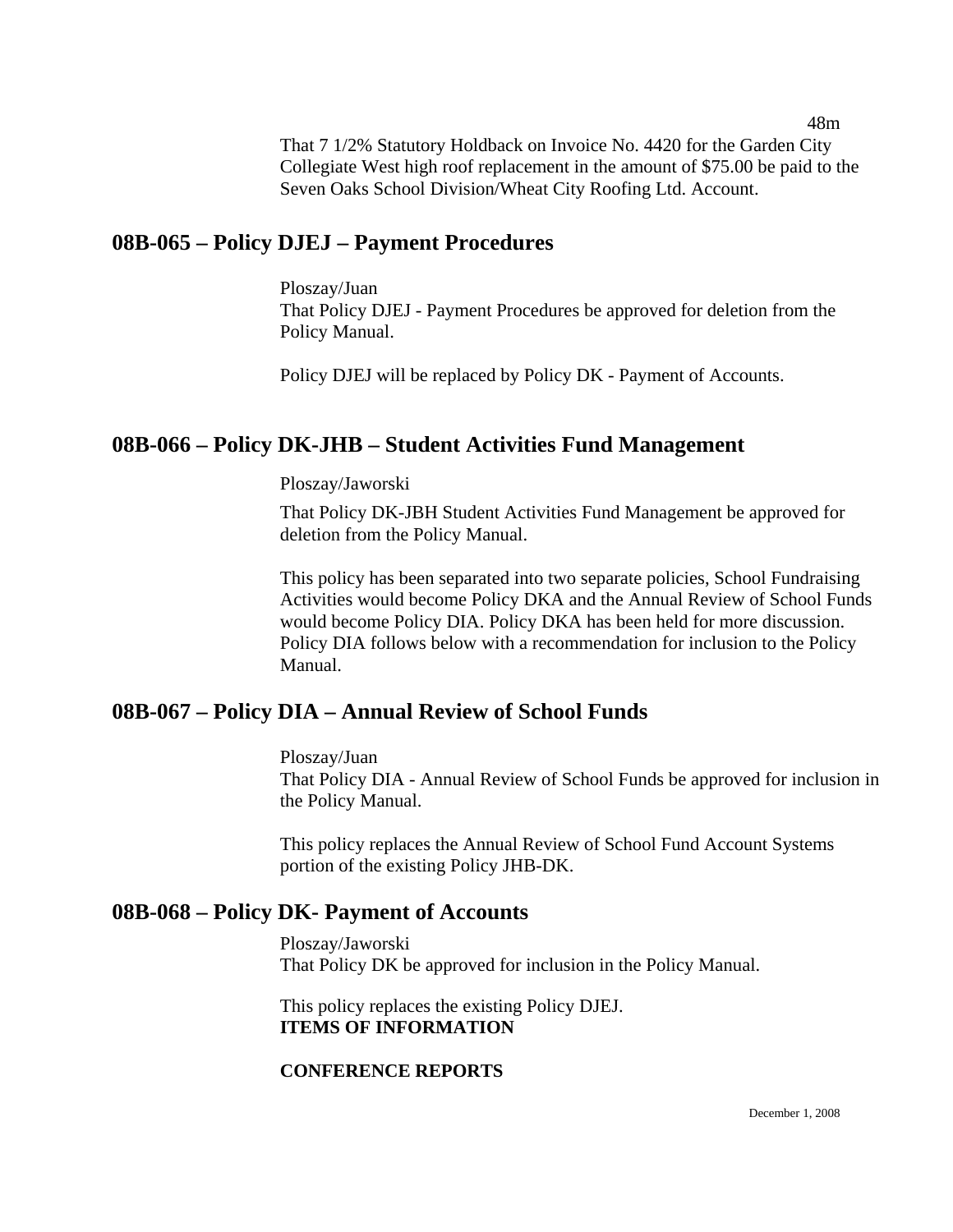#### 49m

- − Education for Sustainable Development Trustees Ruggles and Jaworski.
- − Community Engagement Trustees McGowan, Myskiw and Juan.
- − Board Chairs and Vice-Chairs Trustee Myskiw.
- − National Child forum Trustee Juan.

#### **CORRESPONDENCE**

- − MAST: Newspaper Clippings: November 5 to 19, 2008.
- − Vicki Klassen, Executive Director, Seven Oaks General Hospital Foundation Inc.: Thank you for supporting the hospital's annual dinner.
- − Adrienne Silver, Marketing, Event Manager, United Way: Thank you for support of the United Way's 2008 Campaign Kick-Off - Plane Pull 5: UNITED.
- − Carolyn Duhamel, Executive Director, MAST: MAST Pension Plan School Boards' Fiduciary Duty.
- − Cliff Meder, Director of Operations, Maintenance Transportation & Custodial Services: Letter to Public Schools Finance Board-Edmund Partridge Community School Grooming Room Renovation.
- − Cliff Meder, Director of Operations, Maintenance Transportation & Custodial Services: Letter to Westland Construction Ltd. École Leila North Community School Portable Classroom Relocation.
- − Kerri Irvin-Ross, Minister of Healthy Living & Peter Bjornson, Minister of Education Citizenship & Youth: Healthy Schools Initiative Funding.
- − MAST Salary Bulletin: Lakeshore School Division and The Lakeshore Teachers' Association Agreement in Committee.
- − MAST Arbitration Bulletin: Rolling River School Division and The Rolling River Teachers' Association of the Manitoba Teachers' Society Re: Student Services Co-ordinator Grievance.
- − Bob Craddock, Director, Workers Compensation Board: Workers Compensation Board School Coverage Revised Effective January 1, 2009. Previously we were advised that clinicians would be covered by WCB effective January 2009. This letter is now advising they will be excluded.

#### **CORRESPONDENCE**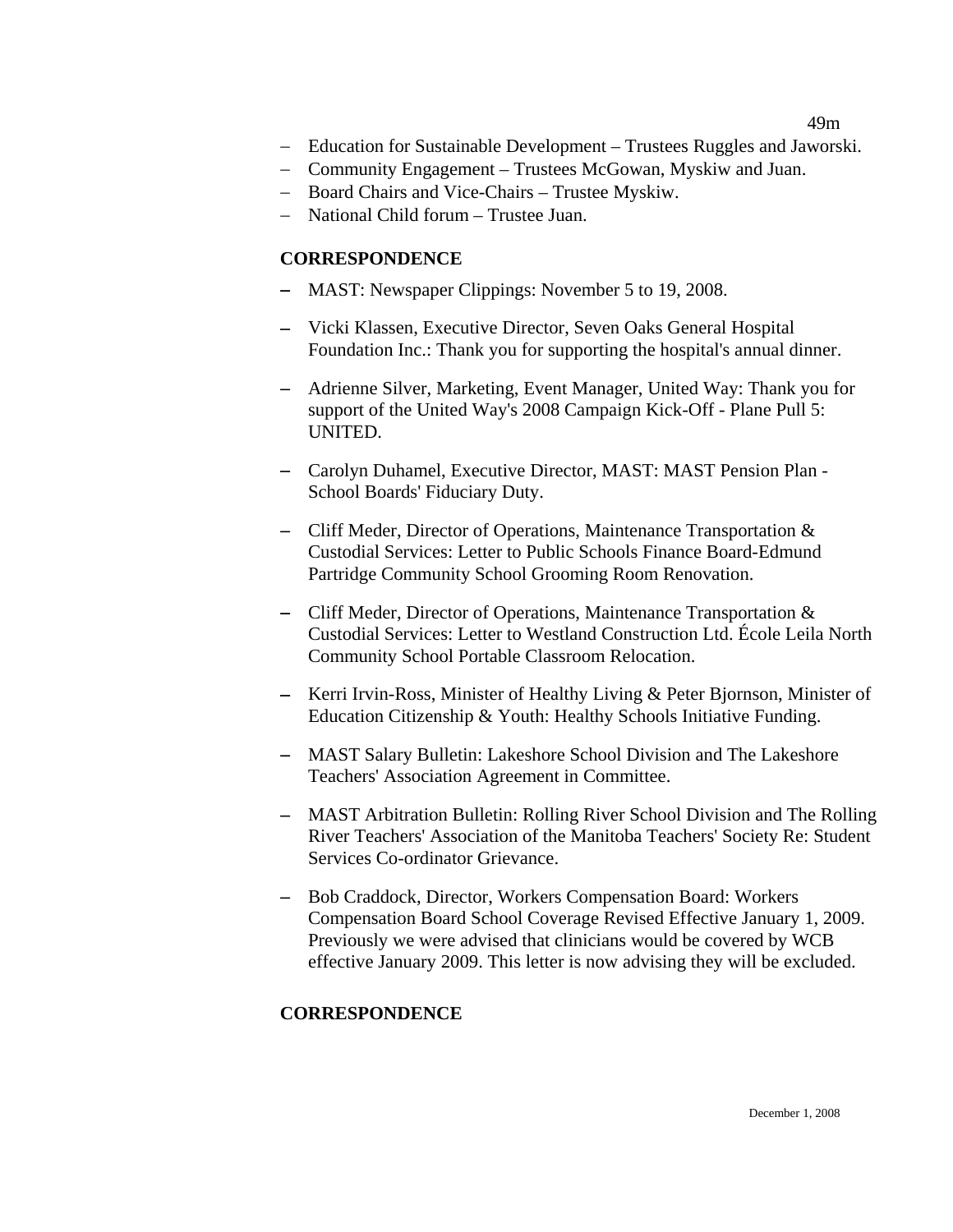- − News Release: Empty Classrooms Put To Good Use With Creation of 10 Child-Care Centres.
- − MAST Salary Bulletin: The Mystery Lake School District and The Mystery Lake Teachers' Association Ratified Agreement.
- − MAST: Labour Relations Update: CPI, Unemployment Rate, Regional Trends.
- − Bernie Gowryluk Retirement Celebration December 15, 2008 West Kildonan Collegiate, 4:00 p.m.
- − The Times November 20, 2008: "School Division Installs Cameras on Buses" by Avi Saper.
- − Architecture: "A magazine for public and institutional administrators".

#### **ANNOUNCEMENTS**

- − Regular Board Meeting Monday, December 15, 2008 6:00 p.m.
- − Regular Board Meeting Monday, January 12, 2009 6:00 p.m.
- − Informal Board Meeting Monday, January 19, 2009 6:00 p.m.
- − Regular Board meeting Monday, February 2, 2009 6:00 p.m.
- − Divisional P.D. Monday, February 9, 2009.

# **8B-069 – Moved to Committee of the Whole at 8:47 p.m.**

Juan/Fogg

That Board here returned to the Committee of the Whole at 8:47 p.m.

#### **SUPERINTENDENTS' REPORT**

The following matters were received as information:

That the Informal Board Meeting scheduled for Monday, December 8, 2008 be cancelled and items on the Agenda be moved to the Regular Board Meeting on December 15, 2008 (Summer programs at Maples Collegiate and Elwick School, EAL Classes at Maples Collegiate, Bright Futures, Technology).

- − MAST Resolutions.
- − 2009-2010 Budget.

### **SUPERINTENDENTS' REPORT**